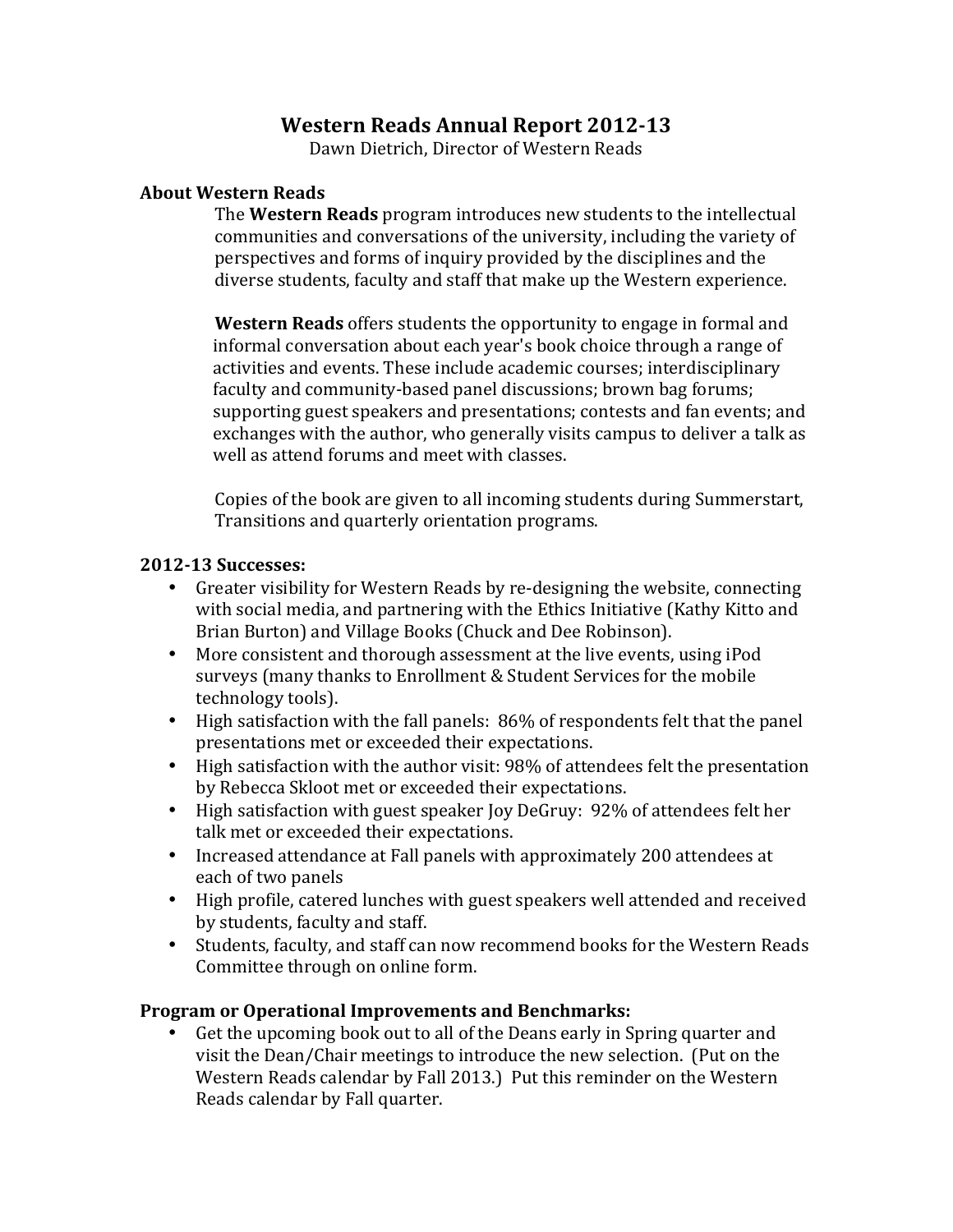- Reduce the number of speakers on the Fall panels, so each speaker has more time. (The number will change from 4 speakers to 3, beginning Fall 2013.)
- Get an e-mail list of the all of the FIGS and cluster instructors in order to contact them directly about Western Reads programming. (Request this list from Steve Vanderstaay by Fall 2013.)
- Work with the Director of Composition to establish a strong partnership with Western Reads. The incoming Director, Jeremy Cushman, begins Fall 2013, and will be taking over the Composition Program in Fall 2014. I will make contact with him in Fall 2013 and introduce him to Western Reads, soliciting his input and participation in program planning for 2014-15.

## **Goals and Objectives for 2013-14**

- Provide the greatest possible accessibility for students to attend the program events (strategic date selection, on-campus locations, student contests to generate interest, promotion on high traffic student channels, especially social media). We will be utilizing these strategies with all of our programming beginning Fall quarter 2013.
- Generate greater awareness of the program with first year students through a detailed presentation of the new book at Summerstart and Transitions orientations. I will meet with the three faculty members who will be welcoming the Summerstart students to provide them with information about the new book, and I will do the introduction myself at the Transitions orientations. This in-person introduction will complement the introductory letter students receive in the book itself. The idea is to make sure students are informed about the book, to encourage them to read it before school starts, and to generate some excitement for the programming they'll encounter during the school year.
- Target sophomores and upper-classman by promoting the event programming and the book's availability at a discounted rate in the AS Bookstore. This will broaden the focus on Western Reads to include previous Western Reads participants without losing the special bonding of this event for the first year students.
- Build the program to include strong partnerships inside and outside the University. This is getting easier as Western Reads becomes a recognized brand name, and organizations seek us out for collaborations, but it also means keeping an eye out for partners who are likely to be interested in the book's topic and who may be invested in reaching a similar student audience. It will be my responsibility, as Director, to establish these partnerships on a year-by-year basis, where mutually beneficial.
- Continue to increase the visibility of Western Reads on campus and in the community by creating a content rich website with interactive features. We year. I plan to add a forum for student work produced in connection with the book and Western Reads student contests, such as the film contest we'll be holding this year. started re-designing the website last year and will continue with Phase II this